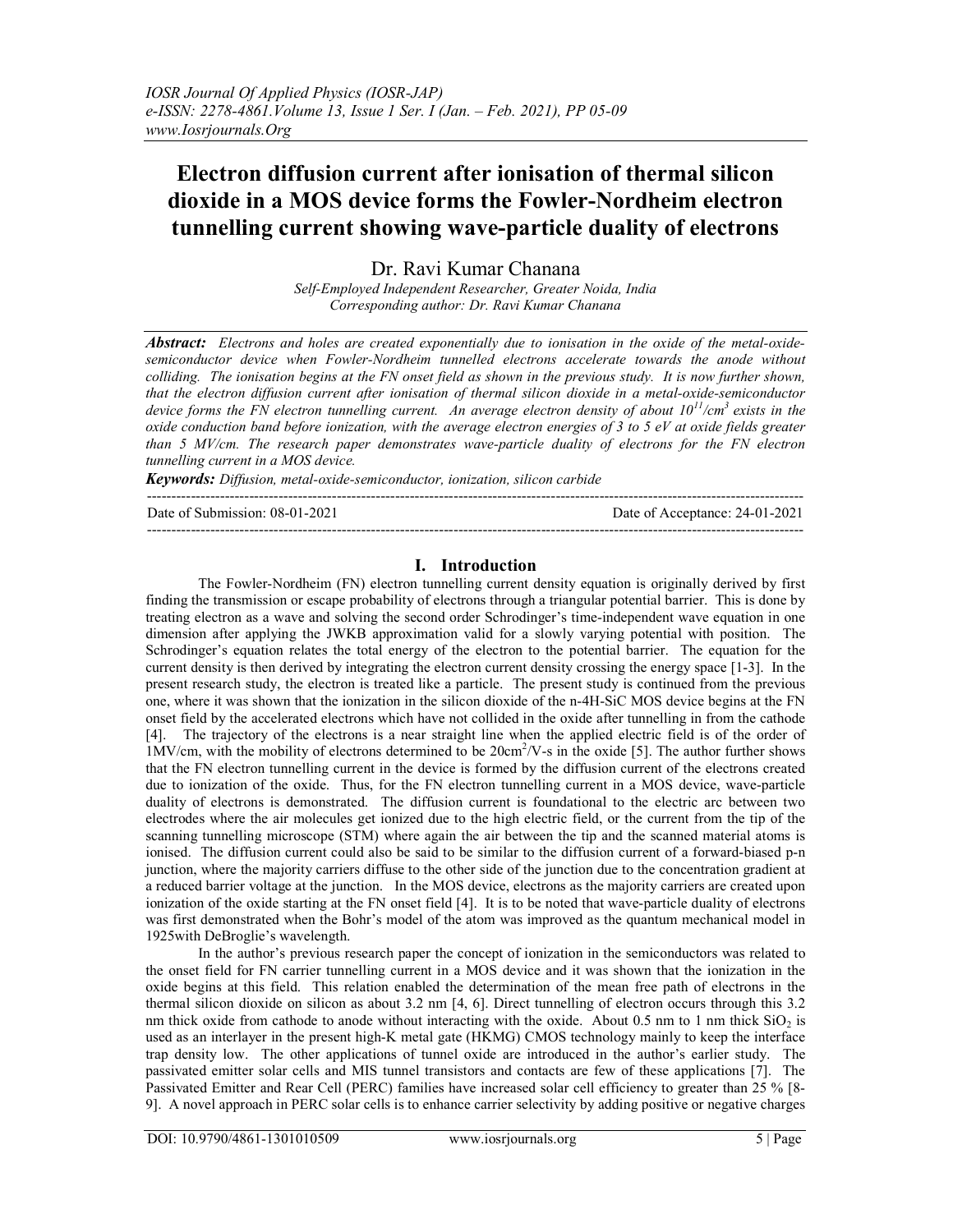to the rear contact [10]. Adding positive charges would enhance the cathode field for electron tunnelling and adding negative charges will enhance the anode field for hole tunnelling [11-12]. It is however to be noted that such thin oxide growth of 1 to 2 nm requires the use of lower temperatures which causes the charge densities in the oxide or oxide/semiconductor interface to be high of the order of low  $10^{12}/\text{cm}^2$ .

### II. Theory

The fundamental concept of avalanche breakdown in a p-n junction is discussed well in the book by Muller and Kamins with M. Chan [13]. It is shown than the change in the carrier density with position equals the ionization coefficient multiplied by the initial number of carriers in the semiconductor. That is given as:

$$
\frac{dn}{dx} = \alpha n \tag{1}.
$$

Here,  $\alpha$  is the ionization coefficient for electrons or holes having the unit of cm<sup>-1</sup>, and  $n$  is the initial density of carriers at a position x having the unit of cm<sup>-3</sup>.  $\alpha$  is given as [13]:

$$
\alpha = KE \exp\left(-\frac{BB}{E}\right) \tag{2}
$$

Here again, K is a proportionality constant having the unit of  $V<sup>-1</sup>$ , E is the average electric field in V/cm that accelerates an electron in the oxide and is taken hereto be  $E_{ox} / \phi_0$  for the MOS device. It has a minimum value of 2MV/cm at the FN onset oxide field of 5.5 MV/cm in the n-4H-SiC MOS device having  $\phi_0$  of 2.8 eV [4], and (-BB/E) is the probability that a carrier has not collided in the distance d necessary to gain adequate energy [13]. BB is  $E_1/\lambda q$  as given in [13]. Using the above equations (1) and (2), the diffusion current, say for electrons, can be defined as [14]: The fundamental concept of avalanche breakdown in a p-n junction is discussed well in the book by<br>
Muller and Kamina with M. Chan [13]. It is shown than the change in the carrier density with position equals<br>
the ionizati

$$
J_n = qD_n \frac{dn}{dx}
$$
  
\n
$$
J_n = q \left( \frac{kT}{q} \mu_n \right) \left( KE \exp \left( -\frac{BB}{E} \right) \mu \right)
$$
\n(3).

The electron diffusion coefficient is  $D_n$ , given by the Einstein's relation as [14]:

$$
D_n = \frac{kT}{q} \mu_n \tag{4}
$$

The mobility of electrons in the thermal SiO<sub>2</sub> is  $\mu_n$ , determined as 20cm<sup>2</sup>/V-s [5], k is the Boltzmann constant in J/K, T is the temperature in Kelvin and q is the electronic charge in Coulombs. kT/q equals 0.0259 V at the room temperature of 298K.

The electron drift velocity in SiO<sub>2</sub> is determined to be equal to the thermal velocity of electrons as  $10^7$  cm/s [15]. This velocity can be used to determine the density of electrons or holes in the MOS device before the ionization begins at the FN onset field with the known low-field leakage current observed in a MOS device in accumulation. The formula for the drift velocity is given as:

$$
J_{nn} = qn\mu_n E_{ox}
$$
 (5).

Here,  $\mu_n E_{\alpha}$  can be replaced by the saturation velocity,  $v_{th}$  equal to 10<sup>7</sup> cm/s, giving the formula:

$$
J_{nn} = qn v_{th} \tag{6}
$$

The average kinetic energy of an electron in thermal  $SiO<sub>2</sub>$  can be calculated by using the formula:

$$
E_n = (1/2)m_n v_{th}^2
$$
 (7).

By taking electron effective mass in thermal SiO<sub>2</sub>,  $m<sub>n</sub>$  to be 0.42m, where m is the free electron mass,  $E<sub>n</sub>$  can be calculated to be equal to 11.94 meV.

#### III. Results and Discussion

The initial electron density n before ionization in  $SiO<sub>2</sub>$  begins is determined using equation (6) with the known low-field electron current density in the n-4H-SiC MOS device in accumulation as  $10^{-9}$  A/cm<sup>2</sup> [11-12]. The n is calculated to be 6.25 x  $10^2$ /cm<sup>3</sup>. Next, from the diffusion current equation (3), the constant K is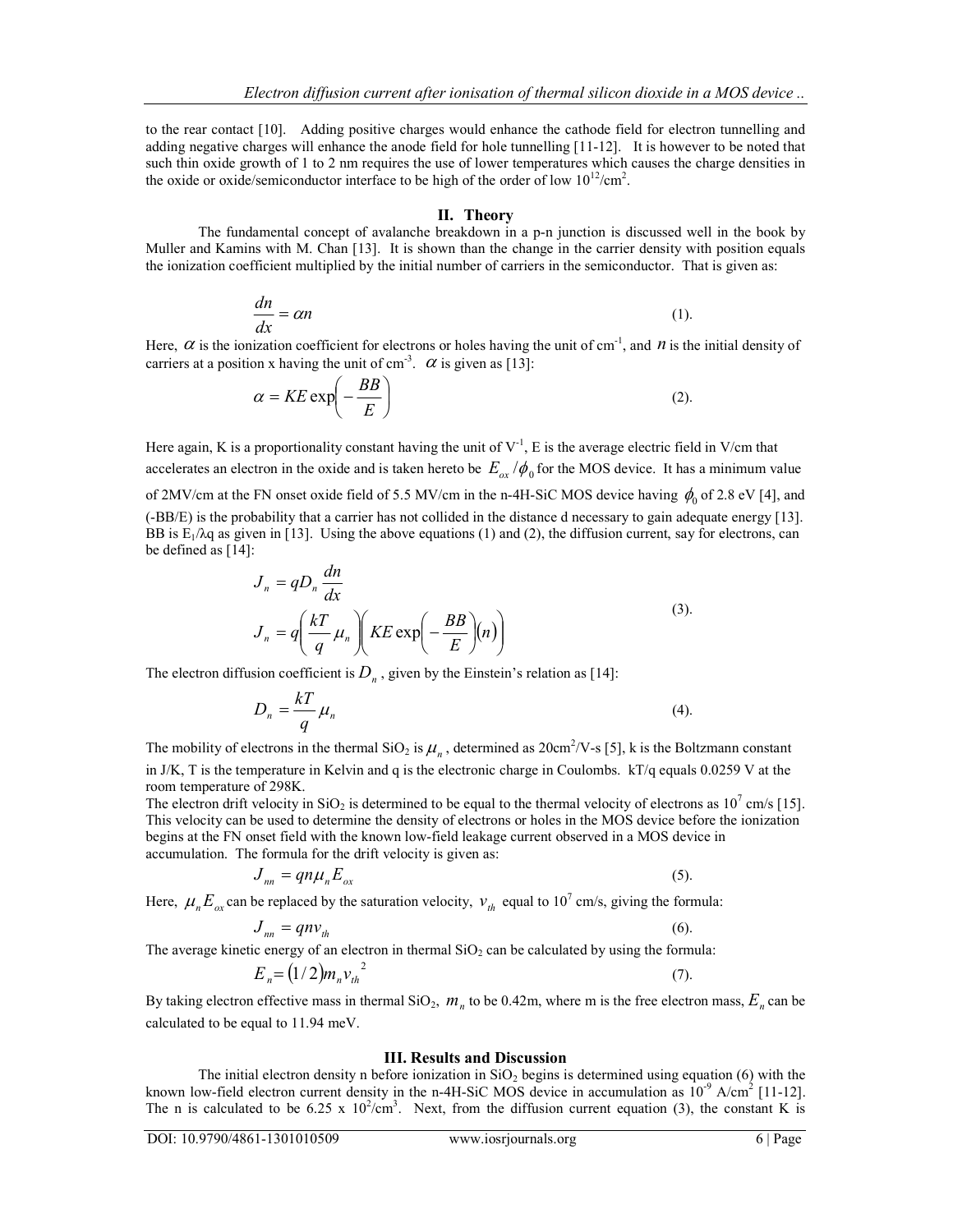determined for this n at the oxide onset field of FN tunnelling of 5.5 MV/cm [4] as 1.78 x  $10^{17}$  V<sup>-1</sup> with the (-BB/E) in equation (3) replaced by  $(-B/E_{ox})$  as shown in [4], and given that the slope constant B is 206 MV/cm [11]. Following equation (3) gives:

 $10^{-9} = q(0.0259 \times 20) K(2 \times 10^{6}) [\exp{(-206/2.8)/(5.5/2.8)}] (6.25 \times 10^{2})$ . The value of K is thus obtained.

The general equation for diffusion current density in  $A/cm^2 J_n$ , for varying oxide electric field beyond the FN onset field of 5.5 MV/cm with this value of K at the FN onset field can now be given by the equation (3) as:

$$
J_n = 9.220x(E_{ox}/2.8) \exp[(-B/2.8)/(E_{ox}/2.8)] \tag{8}.
$$

 $E_{ox}$  is the oxide field without charges.

$$
I_n = J_n x A \tag{9}.
$$

Here, A is the C-V dot area which is  $9.1 \times 10^{-4}$  cm<sup>2</sup> [16].

$$
I_n = 8.390x10^{-3}x(E_{ox}/2.8) \exp[(-B/2.8)/(E_{ox}/2.8)] \tag{10}
$$

 $I_n$  is the diffusion current in Amperes. Using equation (10),  $I_n$  is calculated and tabulated below in Table I at five different fields.

When one observes the low field leakage current in the n- and p-type 4H-SiC MOS devices in accumulation in the author's earlier collaborative study [11-12], the currents are  $8 \times 10^{-13}$  A for the n-type device and 8 x  $10^{-12}$  A for the p-type device. The oxide capacitance in accumulation is 78 pF for the 40 nm oxide having a C-V dot area of  $9.1 \times 10^{-4}$  cm<sup>2</sup>. The observed current in the n-type device is one order lower because the near interface traps, the density of which is given as  $D<sub>NIT</sub>$  and the interface traps, the density of which is given as  $D_{it}$  are trapping electrons and reducing the current. The  $D_{NIT}$  is calculated to be 23.5 x  $10^{11}/\text{cm}^2$  eV at 300K near conduction band (CB) of n-4H-SiC and the D<sub>it</sub> is calculated to be 6 x  $10^{11}/\text{cm}^2$  eV, both after NO annealing [16-17]. The traps constitute negative charge in the oxide when filled with electrons with the MOS device biased in accumulation, which otherwise are neutral after NO annealing and give negligible flatband voltage [16-17]. The equivalent voltage induced by this charge is given as:

$$
V_{IT} = \frac{q(D_{NIT} + D_{ii})}{C_{ox}}
$$
 (11).

Here,  $V_{IT}$  is the voltage due to electrons trapped in the near-interface traps and the interface traps, having a total density of 29.5 x  $10^{11}$  per cm<sup>2</sup>, and C<sub>ox</sub> is the oxide capacitance per unit area for a 40 nm oxide having a relative dielectric constant of 3.9.  $V_{IT}$  equals 5.47 V. It needs to be remembered that these are not fixed charges, but are interface traps that act as capacitance and provide an ac conductance which equals to frequency multiplied by capacitance at low frequency, thereby adding resistance to the oxide resistance and reducing the low-field leakage current without changing the slope of the FN plot of the MOS device. The negative charges due to trapped electrons reduce the field at the cathode for electron tunneling [12]. Therefore, the calculated current in Table I for say 27.53 V without charges is compared to the observed current in the device with charges at 33.00 V after adding 5.47 V due to the negative trapped electrons.

| Device                                                                                              | The oxide with charges means the |                                              | The oxide without charges means the oxide without   |                                            |                                                                                              |
|-----------------------------------------------------------------------------------------------------|----------------------------------|----------------------------------------------|-----------------------------------------------------|--------------------------------------------|----------------------------------------------------------------------------------------------|
|                                                                                                     | oxide with traps                 |                                              | traps                                               |                                            |                                                                                              |
| n-4H-SiC MOS device in<br>accumulation having 40 nm thick<br>oxide and Mo gate.<br>Ref. $[11-12]$ . | Applied<br>Voltage<br>(Volts)    | Raw Observed FN<br>tunnelling Current<br>(A) | $V_{ox}$ (Volts)<br>Appl. Voltage<br>minus $5.47$ V | $E_{\alpha x}$ from<br>$V_{ox}$<br>(MV/cm) | Diffusion current $I_n$<br>(A)<br>calculated using<br>equation $(10)$ with<br>$B=206MV/cm$ . |
|                                                                                                     | 29.00                            | $2.475 \times 10^{-11}$                      | 23.53                                               | 5.8825                                     | $1.074 \times 10^{-11}$                                                                      |
|                                                                                                     | 30.00                            | $6.149 \times 10^{-11}$                      | 24.53                                               | 6.1325                                     | $4.728 \times 10^{-11}$                                                                      |
|                                                                                                     | 31.00                            | $1.640 \times 10^{-10}$                      | 25.53                                               | 6.3825                                     | $1.827 \times 10^{-10}$                                                                      |
|                                                                                                     | 32.00                            | $4.200 \times 10^{-10}$                      | 26.53                                               | 6.6325                                     | $6.474 \times 10^{-10}$                                                                      |
|                                                                                                     | 33.00                            | $1.013 \times 10^{-09}$                      | 27.53                                               | 6.8825                                     | $2.068 \times 10^{-09}$                                                                      |

Table I. The calculated diffusion currents in the n-4H-SiC MOS device having oxide without charges compared to the raw observed FN electron tunnelling current in the same device having oxide with charges.

It can be observed from the Table I that the calculated diffusion current is nearly the same with the same order of magnitude as the raw observed FN tunneling current, corroborating the diffusion current model for the FN electron tunneling current in the n-4H-SiC MOS device. It is to be noted that the raw observed FN electron tunneling currents at 29 V and 33 V can be used to confirm the slope constant B of the FN plot of the n-4H-SiC MOS device to be 206.5 MV/cm by calculating  $\{\Delta \ln(I/V^2) / \Delta(1/E)\}\$  for the 40 nm thick oxide where the C-V dot area can be ignored but not the thickness [18]. This slope constant is same as the B used for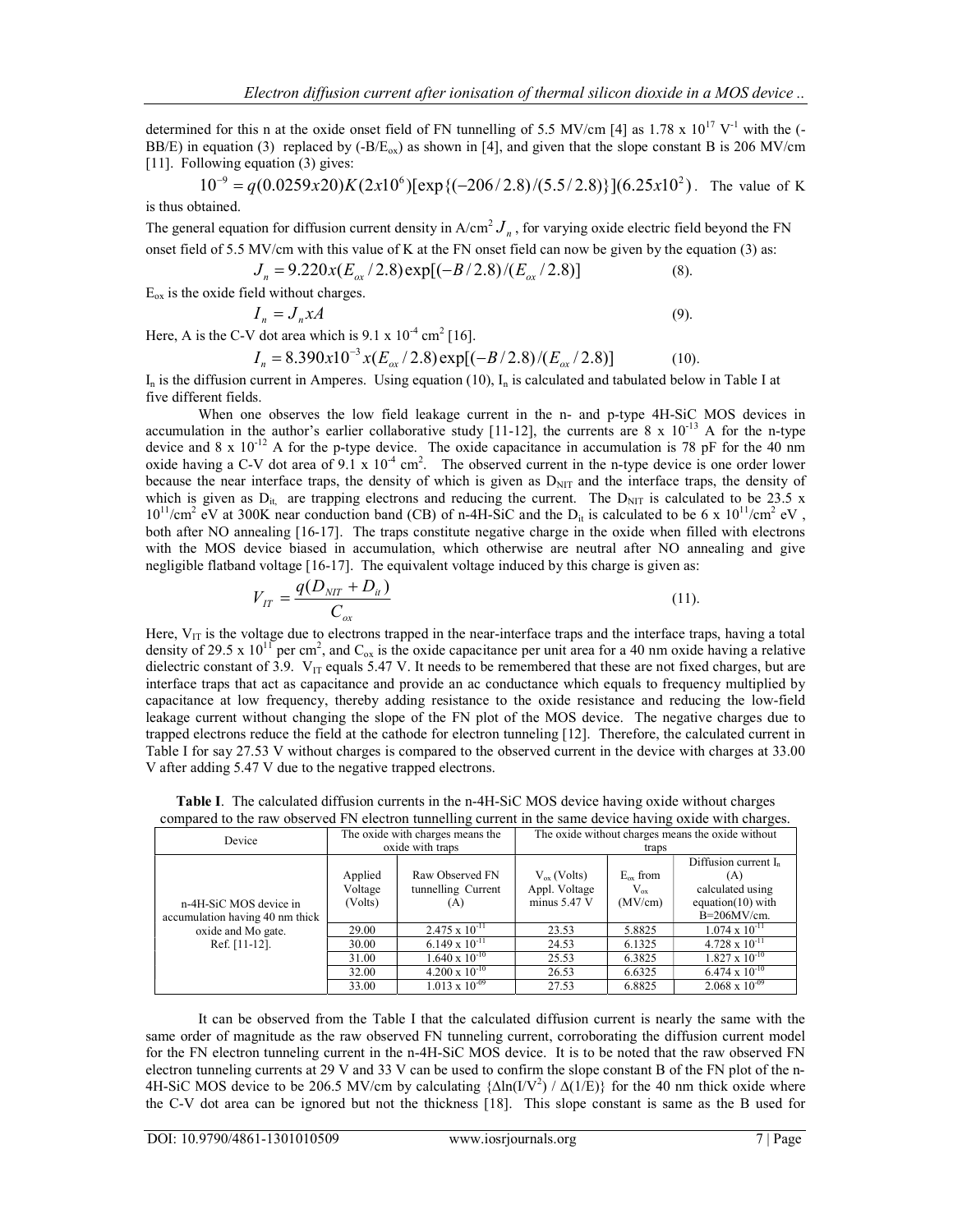calculating the diffusion current. For the increased resistance in the oxide due to traps there is an increased voltage for the same current when the traps store electronic charge. The additional oxide resistance comes from the ac conductance due to traps. Therefore, the oxide without charges means the oxide without traps having reduced oxide resistance corresponding to the reduced oxide voltage without charges. The slope constant B thus remains the same. The thickness of the oxide does not change as the near-interface traps are in the oxide near the n-4H-SiC CB and the interface traps are at the oxide/SiC interface. The above discussion falls in line with the concept of voltage being proportional to resistance for constant current. A similar analysis can be performed for the FN hole tunneling current in the p-4H-SiC MOS device. The hole mobility has been shown to be negligibly low by Hughes [19], although the observed hole tunneling current is comparable to the electron tunneling current [11-12].

From an earlier study by DiMaria, Fischetti and Tierney [20], it is observed that the average electron energy in the oxide conduction band during FN electron tunneling in a MOS device is about 1 eV at 2MV/cm anode field to 5 eV at 10 MV/cm anode field. At the FN onset field in the oxide of n-4H-SiC MOS device of 5.5 MV/cm [4, 16], the average energy of the electrons is about 3 eV [20]. The number of electrons can be calculated by dividing this 3 eV energy by the energy of one electron in the oxide of 11.94 meV found from equation (7) above. It gives 251 electrons. The average density of electrons is further calculated to be 6.9 x  $10^{10}/\text{cm}^3$  for the MOS device having 40 nm thick oxide and a C-V dot area of 9.1 x  $10^{-4}$  cm<sup>2</sup>. This is the initial average density of electrons in the oxide when the ionization begins at the FN onset field. It is corroborated by Mourou (Nobel) and co-researchers, where they calculated the same initial electron concentration of about  $10^{11}/\text{cm}^3$  in a laser induced breakdown study of silicon dioxide [21]. The rate of ionization in semiconductors is still under research.

It is also inferred from the previous study [4] and the present study that ideally, electron heating in the oxide which starts at about 2MV/cm oxide electric field or ionization which starts at the FN onset field should not be allowed in a working MOSFET device for enhanced reliability, that is, the oxide electric field should be ideally kept below 2 MV/cm in a working MOSFET device.

#### IV. Conclusions

The electron diffusion current after ionization in the thermal silicon dioxide of a MOS device forms the FN electron tunneling current. The density of electrons in the oxide conduction band is of the order of  $10^{10}/cm<sup>3</sup>$ to  $10^{11}/\text{cm}^3$  as an initial average electron concentration at the onset of ionization with the average energies of 3 to 5 eV at greater than 5 MV/cm fields. Ideally, the oxide electric field in a working MOSFET should be less than 2 MV/cm for enhanced reliability. The research paper shows wave-particle duality of electrons for the FN electron tunneling current in a MOS device, invoking causality.

#### References

- 
- Z.A. Weinberg, "On tunneling in metal-oxide-silicon structures", J. Appl. Phys., 1982;53(7):5052-5056.
- 11. R.H. Fowler, L. Nordheim, "Electron emission in intense electric fields", Proc. Royal Society A, 1928;119:173-181.<br>
2. A. Weinberg, "On tunneling in metal-oxide-silicon structures", J. Appl. Phys., 1982;53(7):5052-5056 [3]. R.G. Forbes, "Use of energy-space diagrams in free-electron models of field electron emission", Surface and Interface Analysis, 2004;36:395-401.
- [4]. R.K. Chanana, "On the ionization in silicon dioxide in a MOS device and its relation to the density of the oxide", IOSR-J. Appl. Phys., 2020;12(6):1-5.
- 
- [5]. H,-J. Fitting, J.-U. Friemann, "Monte-Carlo studies of the electron mobility in SiO<sub>2</sub>", Phys. Stats. Sol.(a), 1982;69:349.<br>[6]. Z.H. Lu, J.P. McCaffrey, B. Brar, G.D. Wilk, R.M. Wallace, L.C. Feldman, S.P. Tay, "SiO<sub></sub> Z.H. Lu, J.P. McCaffrey, B. Brar, G.D. Wilk, R.M. Wallace, L.C. Feldman, S.P. Tay, "SiO<sub>2</sub> film thickness metrology by X-ray photoelectron spectroscopy", Appl. Phys. Letts., 1997;71(19):2764-2766.
- [7]. R.K. Chanana, H.N. Upadhyay, R. Dwivedi, S.K. Srivastava, "Electrical properties of 6.3 nm RF oxygen plasma oxide grown near room temperature with in situ dry cleaning of Si surface", Solid-State Electronics, 1995;38(5):1075-1080.
- [8]. M.A. Green, "The passivated emitter and rear cell (PERC): From conception to mass production", Solar Energy Materials and Solar Cells, 2015;143:190-197.
- [9]. G. Kaur, Z. Xin, T. Dutta, R. Sridharan, R. Stangl, A. Danner, "Improved silicon oxide/polysilicon passivated contacts for high efficiency solar cells via optimized tunnel layer annealing", Solar Energy Materials and Solar Cells, 2020;217:110720.
- [10]. G. Kaur, T. Dutta, X. Zheng, A. Danner, R. Stangl, "Can interface charge enhance carrier selectivity in tunnel-layer/ poly-Si passivated contacts?", IEEE Xplore -2021, 47th IEEE Photovoltaic Specialist Conference (PVSC), 2020; Calgary, OR, Canada.
- [11]. R.K. Chanana, K. McDonald, M. Di Ventra, S.T Pantelides, L.C. Feldman, G.Y. Chung, C. C. Tin, J.R. Williams, R.A. Weller, "Fowler-Nordheim hole tunnelling in p-SiC/SiO<sub>2</sub> structures", Appl. Phys. Letts.,2000;77:2560-2562.
- [12]. R.K. Chanana, "Determination of hole effective mass in SiO<sub>2</sub> and SiC conduction band offset using Fowler-Nordheim tunnelling characteristics across metal-oxide-semiconductor structures after applying oxide field corrections", J. Appl. Phys., 2011;109:104508-1 to 6.
- [13]. R.S. Muller, T.I. Kamins, with M. Chan, "pn junctions" in "Device Electronics for Integrated Circuits", 3<sup>rd</sup> edition, John Wiley and Sons, Singapore, 2003:174-225.
- [14]. S.M. Sze, "p-n junction" in "Semiconductor Devices, Physics and Technology", John Wiley and Sons, Toronto, 1985:70-108.
- [15]. R.C. Hughes, "High field electronic properties of SiO2", Solid-State Electronics, 1978;21:251-258.
- [16]. R.K. Chanana, "Interrelated current-voltage/capacitance-voltage traces based characterization study on 4H-SiC metal-oxidesemiconductor devices in accumulation and Si device in inversion along with derivation of the average oxide fields for carrier tunneling from the cathode and the anode", IOSR-J. Electrical and Electronics Engg., 2019;14(3):49-63.